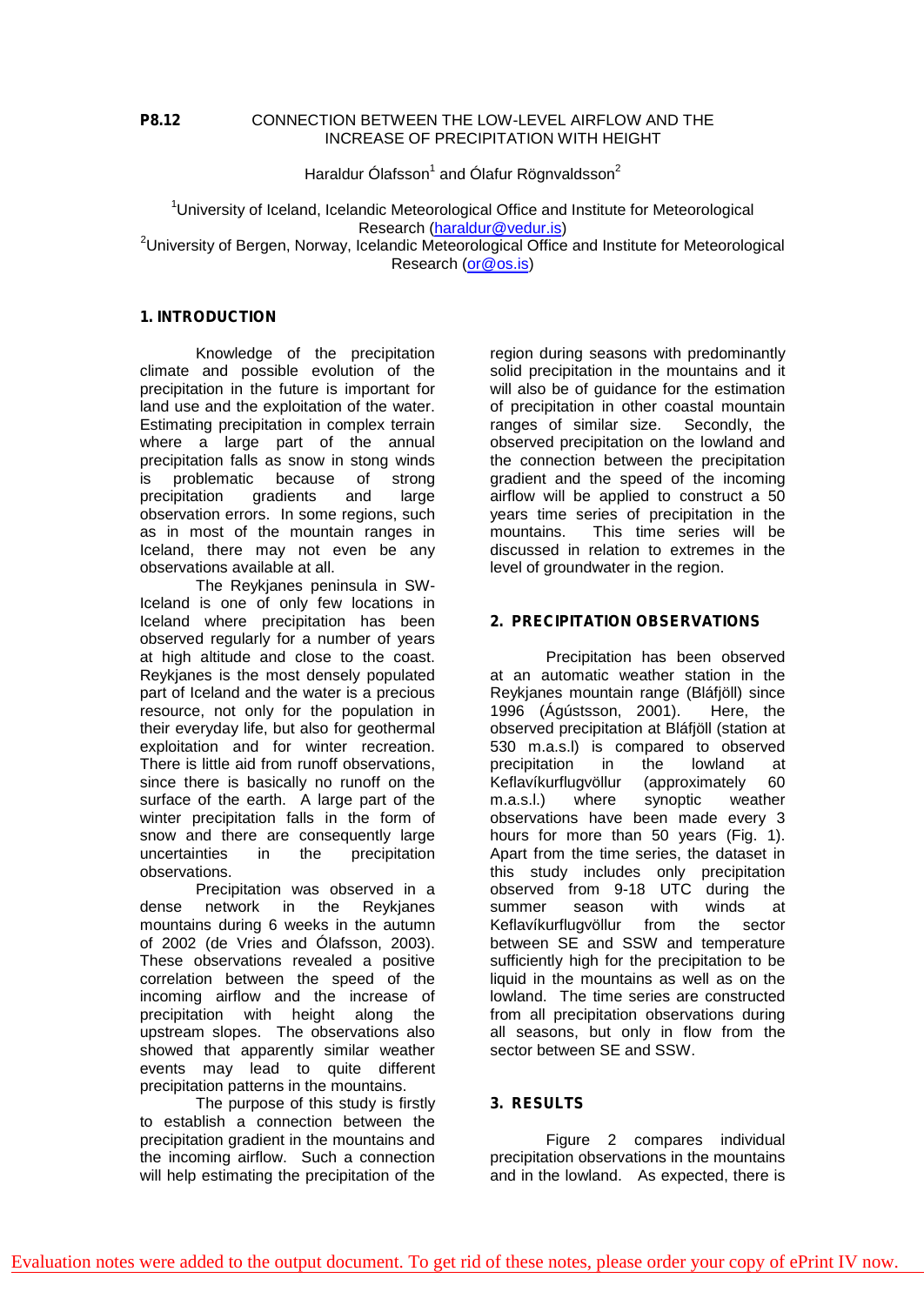much more precipitation in the mountains in most cases, but there is not a very good correlation between the two stations. For 10 mm of rain in the lowland, the precipitation observed in the mountain is fairly evenly distrbuted between 5 and 55 mm. Precipitation intensity in the lowland alone is in other words a poor indicator of precipitation intensity in the mountains. With much more precipitation in the mountains than in the lowland, a larger proportion of the total precipitation must come during periods of intense rain. Figures 3 and 4 illustrate this difference between the lowland and the mountains. While days with precipitation 10 mm or less contribute to 70% of the total precipitation in the lowland, the corresponding proportion in the mountains is only 20%.

An investigation of the connection between factors of the incoming airflow and the precipitation gradient with height has revealed a clear and interesting connection between the wind speed and the precipitation gradient. This result is presented in Fig. 5, showing both the ratio of precipitation in the mountains to precipitation in the lowland and accumulated precipitation in the lowland as a function of wind speed in the lowland. The figure reveals that for wind speed 4 m/s or less, there is little difference between precipitation amount in the mountains and in the lowland, but only a little proportion of the total precipitation falls during such wind conditions. For increasing mean wind speeds, the precipitation ratio increases very rapidly and reaches 4 for 8 m/s. For wind speeds 8-16 m/s, the precipitation ratio remains close to constant and is even reduced for the wind interval of 12-15 m/s. At 18-19 m/s the ratio reaches up to 7, but that peak is based on a very limited number of observations, and so are the values for wind speeds above 19 m/s.

# **3. TIME SERIES**

Although most of the precipitation falls in wind speeds close to 12 m/s, the annual mean wind speed during days with precipitation is only about 8 m/s (Fig. 6), but ranging from a little above 6 to nearly 9 m/s. Coincidently, this is the same range for which the ratio of precipitation in the mountains to precipitation in the lowland changes from 2 to 4. This invites us to

construct an extended time series for precipitation in the mountains based on the observed precipitation in the lowland and the ratio of precipitation in the mountains to precipitation in the lowland as a function of wind speed. Such a time series is plotted in Fig. 7. There is of course a correlation between the two time series, but the relative amplitude of the oscillations is quite different. To give an example, there are similar peaks in 1972 and 1983 in the precipitation in the lowland. The 1972 maximum is associated with relatively stong winds, while the 1983 maximum has much less mean winds. Consequently, there is a much higher peak in the calculated 1972 mountain maximum than in the calculated 1983 mountain maximum.

# **4. DISCUSSION**

The connection between the precipitation gradient or the ratio of precipitation in the mountains and in the lowland and the wind speed is the main result of this study. As the wind speed increases, so does the topographically forced ascendance over the upstream slopes of the mountain. The positive correlation between wind speed and the precipitation gradient with height is therefore not surprising. The strong increase in the precipitation ratio mountain/lowland for winds from 4 to 8 m/s may be associated with a regime change from blocked flow to flow over the mountains. The reduction in the precipitation ratio mountain/lowland for winds of 12-15 m/s may be associated with the precipiation maximum in the mountains being shifted in space, but this remains to be investigated. More observations are needed for investigation of the conditions under which the precipitation ratio mountain/lowland is extremely high.

There is no way to validate directly the calculated time series of the precipitation in the mountains, but some comparison can be made with groundwater data which is available for most of the period in question (Vatnamælingar Orkustofnunar). The absolute maxima at two locations (Heiðmörk and Kleifarvatn) close to the mountains were observed at the end of November and early December 1993. The absolute minima at the same locations are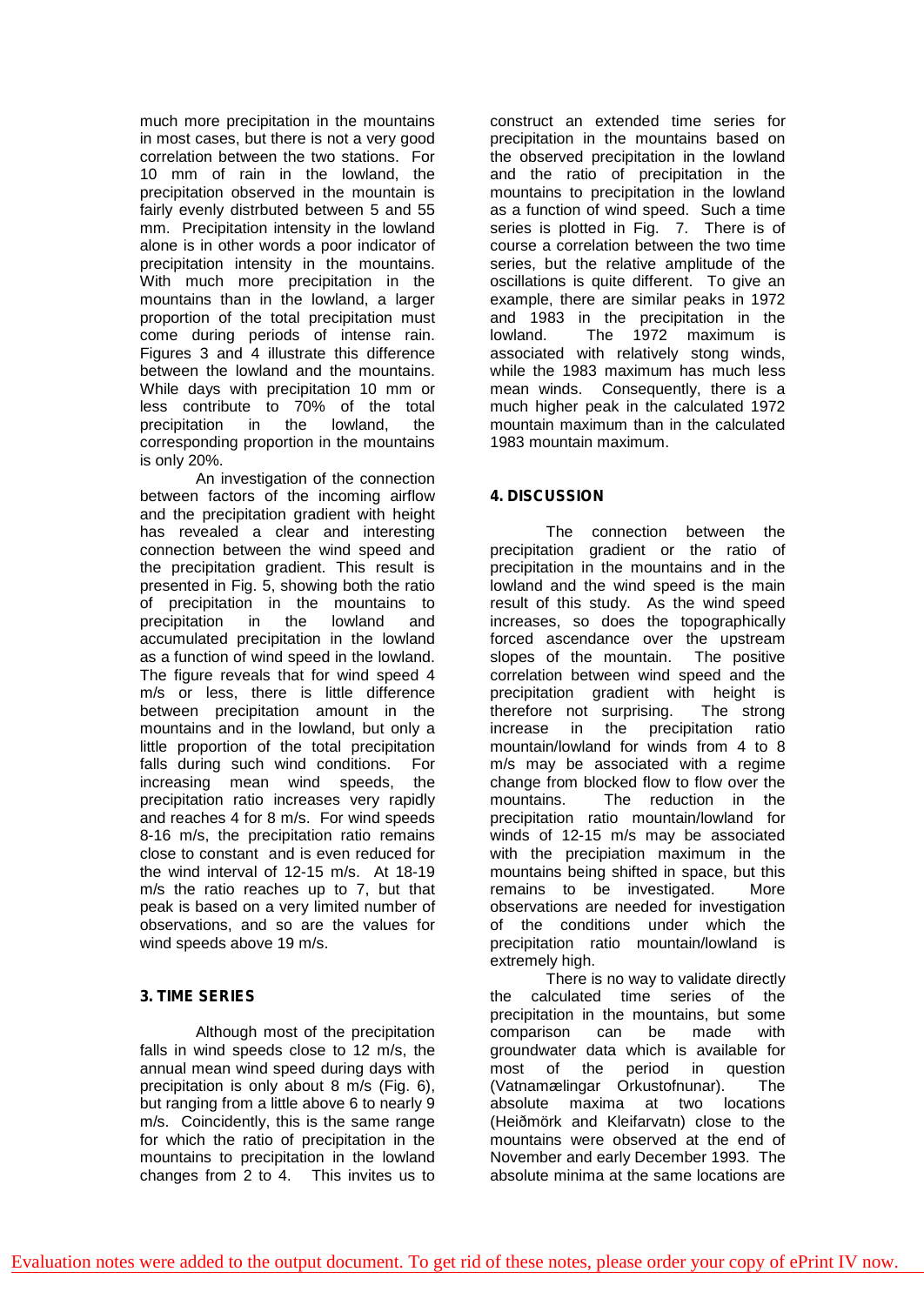from November 1967 and May 1981. All these peaks correspond very well with the calculated time series for the mountains

and they are more clearly distinguishable in the mountain time series than in the lowland observations (Fig. 7)

# **5. REFERENCES**

Ágústsson, H., 2001: Samanburður á úrkomumælingum í Bláfjöllum og í Reykjavík. Tech. Rep., VI-TAS01015 (in Icelandic). 17 p. Available at the Icelandic Meteorological Office, Reykjavík, Iceland and at <http://www.vedur.is/utgafa/greinargerdir/2001>

Vatnamælingar Orkustofnunar (Hydrological Service of the National Energy Authorities): Observations of groundwater in SW-Iceland. Available on <http://www.os.is/vatnam/maelinst.html>

De Vries, M., and H. Ólafsson, 2003: Precipitation across a mesoscale mountain ridge – The Reykjanes Experiment (REX). Proc. Int. Conf. Alpine Meteorol. (ICAM), Brig, CH, May 2003. 4 p.



*Figure 1. The location of the precipitation observation sites in the Reykjanes peninsula, SW-Iceland. The mountain top is at 702 m.a.s.l., but the raingauge is located to the west of the mountain top at 530 m.a.s.l.*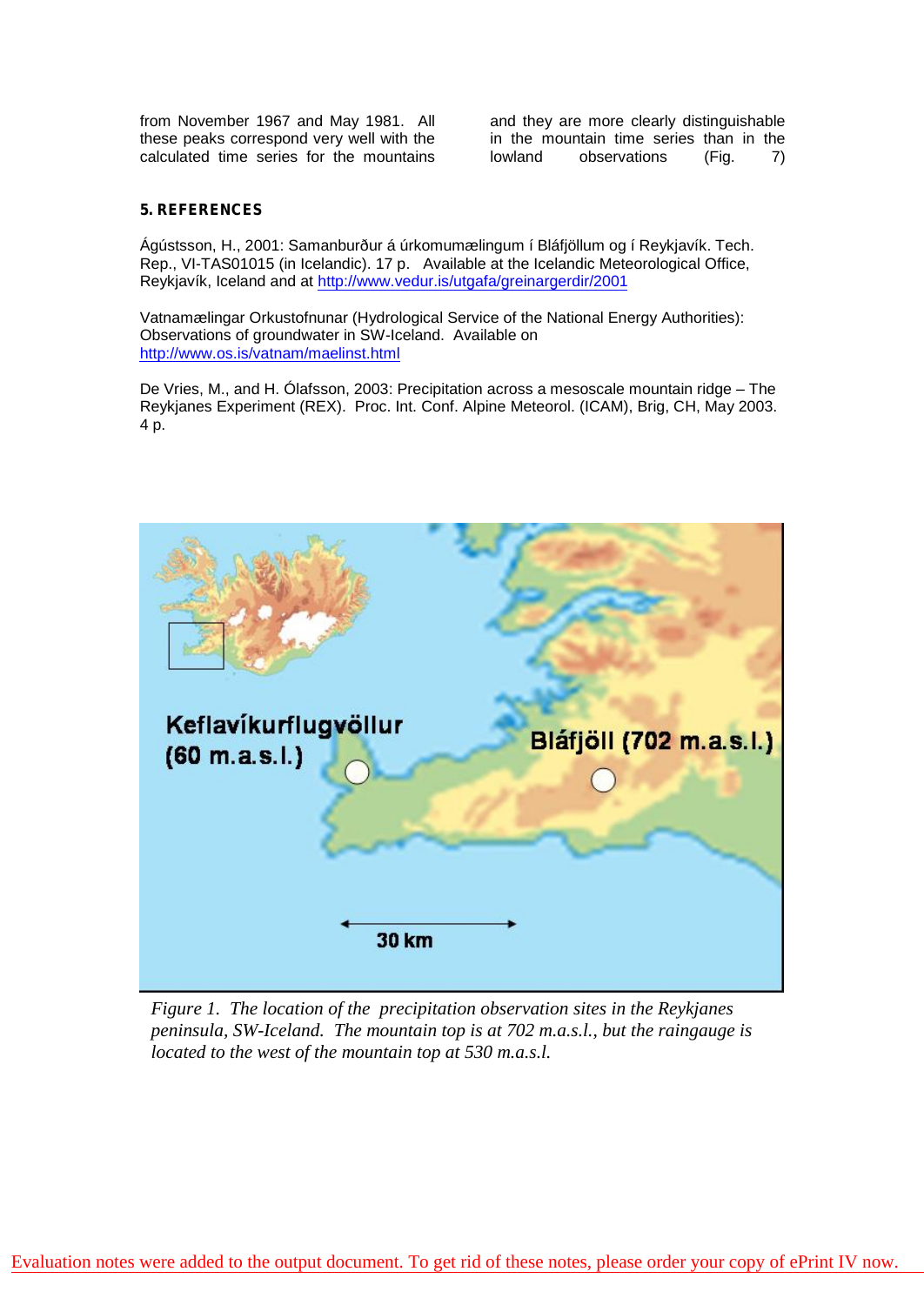

*Figure 2. Precipitation at Bláfjöll (mountain) and Keflavíkurflugvöllur (lowland).*



*Figure 3. Accumulated precipitation as a function of precipitation intensity in the lowland (Keflavíkurflugvöllur).*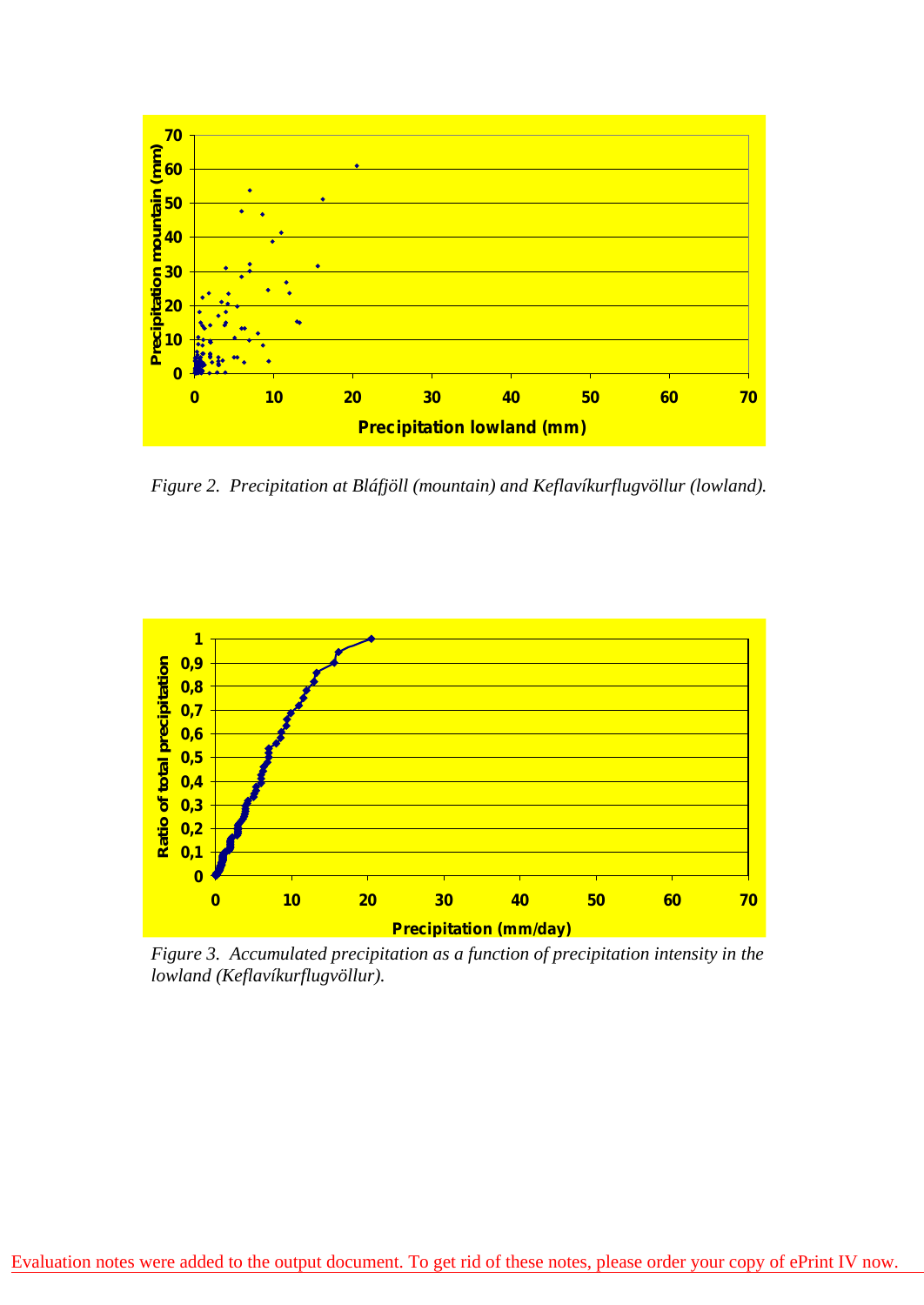

*Figure 4. Accumulated precipitation as a function of precipitation intensity in the mountains (Bláfjöll).* 

**Precipitation in PRE-REX**



*Figure 5. Accumulated precipitation in the lowland (Keflavíkurflugvöllur) and ratio of precipitation in the mountains (Bláfjöll) to precipitation in the lowland as a function of wind speed in the lowland. The precipitation ratio is smoothed by a running mean of intervals of 3 m/s.*